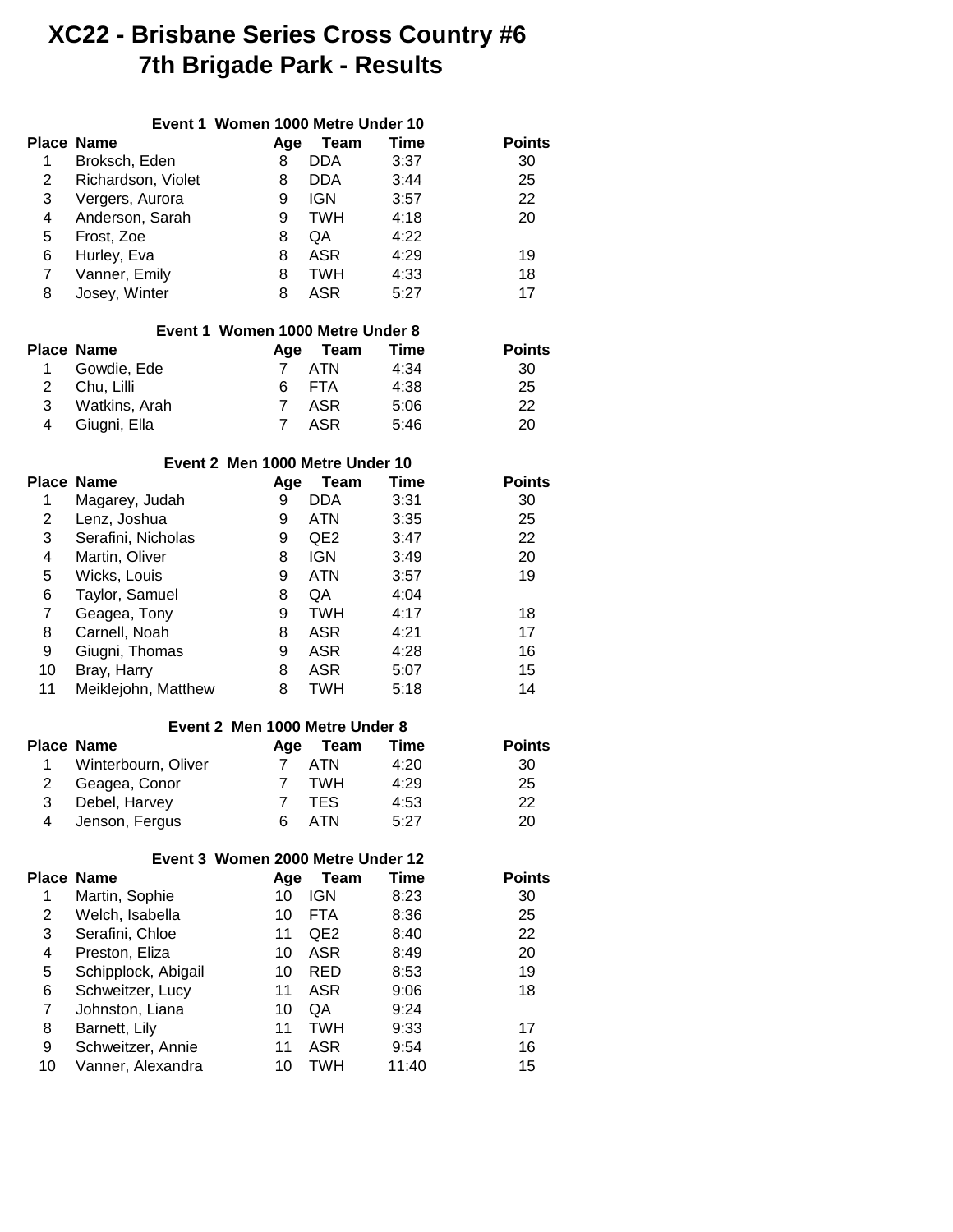| Event 3 Men 2000 Metre Under 12            |                                   |                 |                 |             |               |
|--------------------------------------------|-----------------------------------|-----------------|-----------------|-------------|---------------|
|                                            | <b>Place Name</b>                 | Age             | Team            | Time        | <b>Points</b> |
| 1                                          | Bailey, Callum                    | 11              | <b>ATN</b>      | 7:42        | 30            |
| $\overline{c}$                             | Bray, Nick                        | 10              | <b>ASR</b>      | 7:57        | 25            |
| 3                                          | Jenson, Lachlan                   | 10              | <b>ATN</b>      | 8:03        | 22            |
| 4                                          | Leske, Cooper                     | 10              | <b>TWH</b>      | 8:59        | 20            |
| 5                                          | Wilkinson, Edward                 | 10              | <b>TWH</b>      | 9:51        | 19            |
| 6                                          | Thorley, Lucas                    | 10              | QA              | 9:52        |               |
| $\overline{7}$                             | Watt, Hugo                        | 9               | <b>TES</b>      | 12:07       | 18            |
|                                            |                                   |                 |                 |             |               |
|                                            | Event 3 Men 2000 Metre All Ages   |                 |                 |             |               |
|                                            | Place Name                        | Age             | <b>Team</b>     | Time        | <b>Points</b> |
| 1                                          | Watkins, Koby                     | 12              | <b>ASR</b>      | 8:17        | 2             |
|                                            |                                   |                 |                 |             |               |
|                                            | Event 4 Women 3000 Metre Under 14 |                 |                 |             |               |
|                                            | <b>Place Name</b>                 | Age             | Team            | Time        | <b>Points</b> |
| 1                                          | Rand, Madison                     | 13              | QA              | 10:50       |               |
| $\overline{c}$                             | Campbell, Grace                   | 13              | <b>ATN</b>      | 10:56       | 30            |
| 3                                          | Page, Lucy                        | 11              | <b>ATN</b>      | 11:36       | 25            |
| 4                                          | Schulze, Emilia                   | 11              | <b>TES</b>      | 12:30       | 22            |
| 5                                          | Yates, Maddison                   | 12              | <b>ATN</b>      | 13:47       | 20            |
|                                            |                                   |                 |                 |             |               |
|                                            | Event 4 Women 3000 Metre All Ages |                 |                 |             |               |
|                                            | <b>Place Name</b>                 | Age             | Team            | Time        | <b>Points</b> |
| 1                                          | McDonald, Judy                    | 53              | QA              | 18:27       |               |
|                                            | Event 4 Men 3000 Metre Under 14   |                 |                 |             |               |
|                                            | <b>Place Name</b>                 |                 | Team            | <b>Time</b> | <b>Points</b> |
|                                            |                                   | Age<br>12       | <b>GCV</b>      | 10:45       |               |
| 1                                          | Ward, Kaelan                      |                 |                 |             | 30            |
| $\overline{c}$                             | Coward, Ashton                    | 11              | <b>GCA</b>      | 10:48       | 25            |
| 3                                          | Vergers, Kai                      | 13              | <b>IGN</b>      | 11:34       | 22            |
| 4                                          | Angel, Xavier                     | 12 <sup>2</sup> | QE <sub>2</sub> | 11:51       | 20            |
| 4                                          | Bell, Nikolas                     | 11              | <b>BRR</b>      | 11:54       | 19            |
| 6                                          | Moss, Boadie                      | 13              | <b>MAY</b>      | 12:31       | 18            |
| 7                                          | Aldridge, Luke                    | 12 <sup>2</sup> | <b>TWH</b>      | 12:43       | 17            |
| 8                                          | Gurrieri-Hyland, Alexander        | 12 <sup>2</sup> | <b>TES</b>      | 14:11       | 16            |
|                                            | Event 5 Women 4000 Metre Under 16 |                 |                 |             |               |
|                                            | <b>Place Name</b>                 | Age             | Team            | Time        | <b>Points</b> |
| 1                                          | Baczkowski, Claire                | 15              | <b>GCV</b>      | 14:48       | 30            |
| $\overline{c}$                             | Schweitzer, Tully                 | 15              | <b>ASR</b>      | 14:52       | 25            |
| 3                                          | Karamihas, Phoebe                 | 14              | <b>GFR</b>      | 16:12       | 22            |
| 4                                          | Freeman, Lucinda                  |                 | <b>TWH</b>      | 16:29       | 20            |
|                                            |                                   | 15              | <b>IPS</b>      |             |               |
| 5                                          | Schutz, Sophie                    | 14              |                 | 16:35       | 19            |
| 6                                          | Williams, Olivia                  | 14              | <b>GFR</b>      | 16:46       | 18            |
| $\overline{7}$                             | Freeman, Grace                    | 14              | <b>TWH</b>      | 17:27       | 17            |
| 8                                          | Flanagan, Eliza                   | 14              | <b>GFR</b>      | 18:51       | 16            |
| 9                                          | Schweitzer, Erin                  | 13              | <b>ASR</b>      | 19:01       | 15            |
| Event 5 Women 4000 Metre Open Short Course |                                   |                 |                 |             |               |
|                                            | <b>Place Name</b>                 | Age             | <b>Team</b>     | Time        | <b>Points</b> |
| $\mathbf 1$                                | Durrant, Clare                    | 45              | <b>GFR</b>      | 16:51       | 30            |
|                                            |                                   |                 |                 |             |               |
| $\overline{c}$                             | Schweitzer, Lauri                 | 43              | <b>ASR</b>      | 17:07       | 25            |
| 3                                          | Nugent, Katie                     | 16              | <b>GFR</b>      | 17:26       | 22            |
| 4                                          | Beardmore, Katherine              | 17              | <b>ATN</b>      | 17:40       | 20            |
| 5                                          | Kidd, Lauren                      | 42              | QUT             | 18:45       | 19            |
| 6                                          | Anderson, Jess                    | 43              | <b>TWH</b>      | 18:48       | 18            |
| $\overline{7}$                             | Schmidt, Kerrie                   | 59              | <b>TES</b>      | 19:19       | 17            |
| 8                                          | Lee, Karen                        | 51              | <b>TWH</b>      | 22:35       | 16            |
| 9                                          | Aldridge, Lauren                  | 44              | <b>TWH</b>      | 23:52       | 15            |
| 10                                         | Preston, Joanne                   | 42              | <b>ASR</b>      | 24:22       | 14            |
| 11                                         | Maenhaut, Barbara                 | 51              | <b>TWH</b>      | 26:28       | 13            |
| 12                                         | Debel, Claire                     | 39              | <b>TES</b>      | 31:04       | 12            |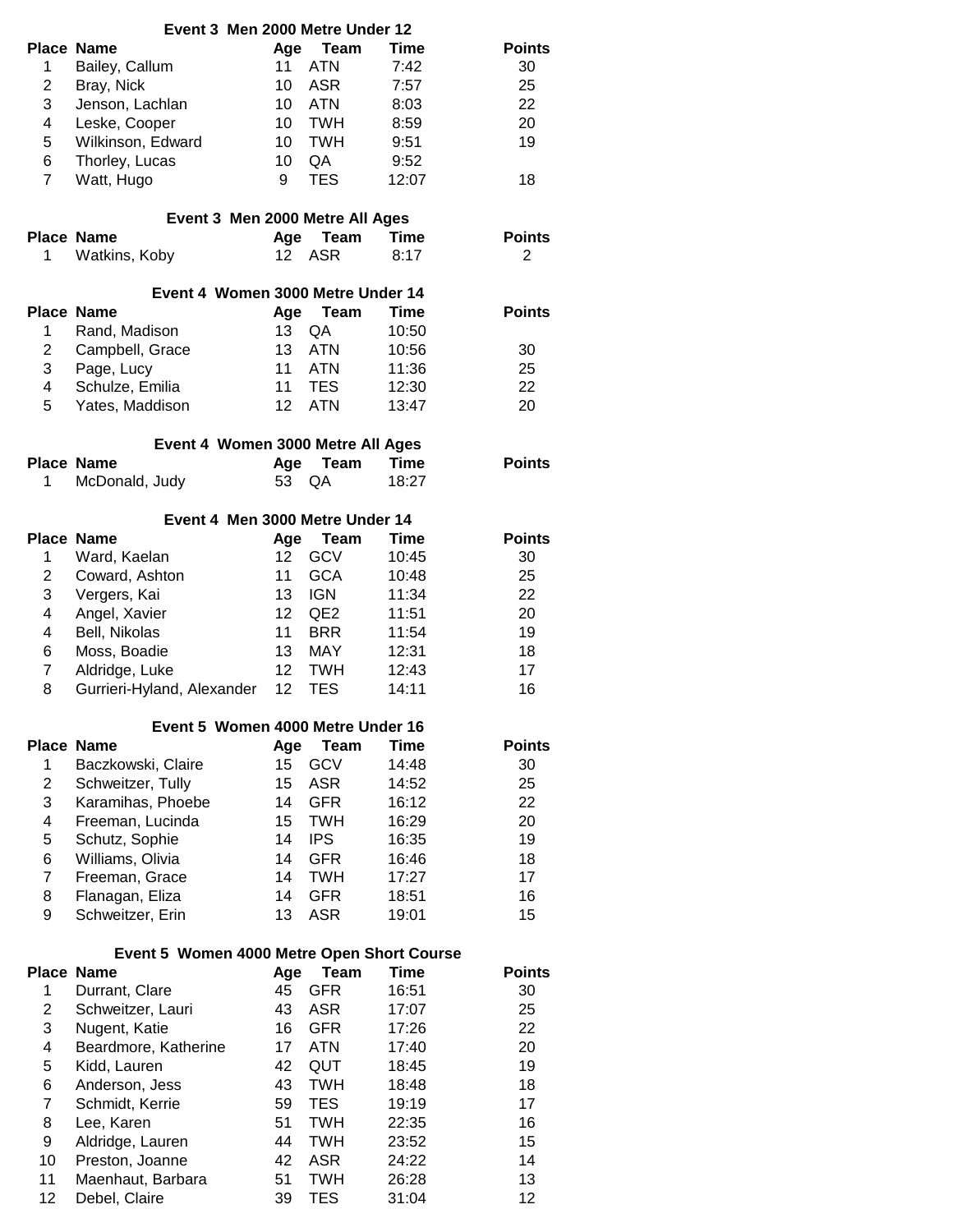|                 | Event 5 Men 4000 Metre Under 16                                  |           |                           |                |                     |
|-----------------|------------------------------------------------------------------|-----------|---------------------------|----------------|---------------------|
|                 | <b>Place Name</b>                                                | Age       | Team                      | Time           | <b>Points</b>       |
| 1.              | Curran, Edward                                                   | 15        | <b>NDG</b>                | 13:41          | 30                  |
| $\overline{2}$  | Curran, William                                                  | 15        | <b>NDG</b>                | 13:42          | 25                  |
| 3               | Churches, Vincent                                                | 15        | <b>IGN</b>                | 14:39          | 22                  |
| 4               | Piper, Dusty                                                     | 15        | NDG.                      | 16:04          | 20                  |
|                 | Event 5 Men 4000 Metre Open Short Course                         |           |                           |                |                     |
|                 | <b>Place Name</b>                                                | Age       | Team                      | <b>Time</b>    | <b>Points</b>       |
| 1               | Henry, Matt                                                      | 16        | <b>INT</b>                | 15:25          | 30                  |
| $\overline{c}$  | Arganda, Carl                                                    | 29        | <b>TES</b>                | 15:32          | 25                  |
| 3               | Wilkinson, Harley                                                | 48        | <b>TWH</b>                | 15:38          | 22                  |
| 4               | Usher, Tony                                                      | 58        | ASR                       | 16:34          | 20                  |
| 5               | Phelan, Joseph                                                   | 55        | TWH                       | 16:42          | 19                  |
| 6               | Hastie, Ken                                                      | 52        | ASR                       | 16:44          | 18                  |
| 7               | Bryant, Darryn                                                   | 55        | TWH                       | 17:25          | 17                  |
| 8               | Anderson, Ross                                                   | 51        | <b>TWH</b>                | 17:47          | 16                  |
| 9               | Dallinger, Aidan                                                 | 16        | ASR                       | 18:36          | 15                  |
| 10              | Crothers, Paul                                                   | 46        | ATN                       | 19:11          | 14                  |
| 11              | Burrows - T/F20, Tom                                             | 32        | QE2                       | 19:21          | 13                  |
| 12 <sup>°</sup> | Schweitzer, Andrew                                               | 46        | ASR                       | 20:33          | 12                  |
| 13              | Purcell, John                                                    | 54        | <b>ASR</b>                | 22:10          | 11                  |
| 14              | Hidalgo, Piero                                                   | 49        | <b>INT</b>                | 22:34          | 10                  |
|                 | Event 6 Women 6000 Metre under 18                                |           |                           |                |                     |
|                 | <b>Place Name</b>                                                | Age       | Team                      | Time           | <b>Points</b>       |
| 1               | Hutt, Emilie                                                     | 17        | <b>BAR</b>                | 26:03          | 30                  |
|                 |                                                                  |           |                           |                |                     |
|                 | Event 6 Women 6000 Metre Masters 30-49                           |           |                           |                |                     |
| 1               | <b>Place Name</b>                                                | Age       | Team                      | Time           | <b>Points</b>       |
|                 |                                                                  |           |                           |                |                     |
|                 | Day, Fiona                                                       | 45        | <b>GFR</b>                | 27:15          | 30                  |
| $\overline{2}$  | Fleming, Leigh                                                   | 49        | <b>TES</b>                | 35:06          | 25                  |
| 3               | Watt, Eleisha                                                    | 38        | <b>TES</b>                | 35:41          | 22                  |
|                 | Event 6 Women 6000 Metre Masters 50+                             |           |                           |                |                     |
|                 | <b>Place Name</b>                                                | Age       | <b>Team</b>               | Time           | <b>Points</b>       |
| 1               | Kolb, Miwa                                                       | 55        | <b>TWH</b>                | 28:08          | 30                  |
| 2               | Waldie, Scherelle                                                | 55        | <b>TES</b>                | 30:09          | 25                  |
| 3               | bateson, lynda                                                   | 59        | <b>ASR</b>                | 38:02          | 22                  |
| 4               | Briscoe, Judith                                                  | 60        | <b>ATN</b>                | 39:17          | 20                  |
|                 |                                                                  |           |                           |                |                     |
|                 | Event 6 Women 6000 Metre Open Medium Course<br><b>Place Name</b> | Age       | <b>Team</b>               | <b>Time</b>    | <b>Points</b>       |
| 1.              | Kernot, Aimee                                                    | 21        | <b>TES</b>                | 28:25          | 30                  |
|                 |                                                                  |           |                           |                |                     |
|                 | Event 6 Men 6000 Metre under 18                                  |           |                           |                |                     |
| 1               | <b>Place Name</b><br>Bryant, Thomas                              | Age<br>17 | <b>Team</b><br><b>TWH</b> | Time<br>25:07  | <b>Points</b><br>30 |
|                 |                                                                  |           |                           |                |                     |
|                 | Event 6 Men 6000 Metre Masters 30-49                             |           |                           |                |                     |
|                 | <b>Place Name</b>                                                | Age       | Team                      | Time           | <b>Points</b>       |
| 1.              | Fleming, Robert                                                  | 48        | <b>TES</b>                | 23:47          | 30                  |
| $\overline{2}$  | Hortz, Timmy                                                     | 37        | <b>TWH</b>                | 24:32          | 25                  |
| 3               | Bloxsom, Stephen                                                 | 37        | <b>TES</b>                | 25:14          | 22                  |
| 4<br>5          | Mitchell, Tyson<br>Watt, Dean                                    | 31<br>38  | <b>TWH</b><br><b>TES</b>  | 25:33<br>26:43 | 20<br>19            |